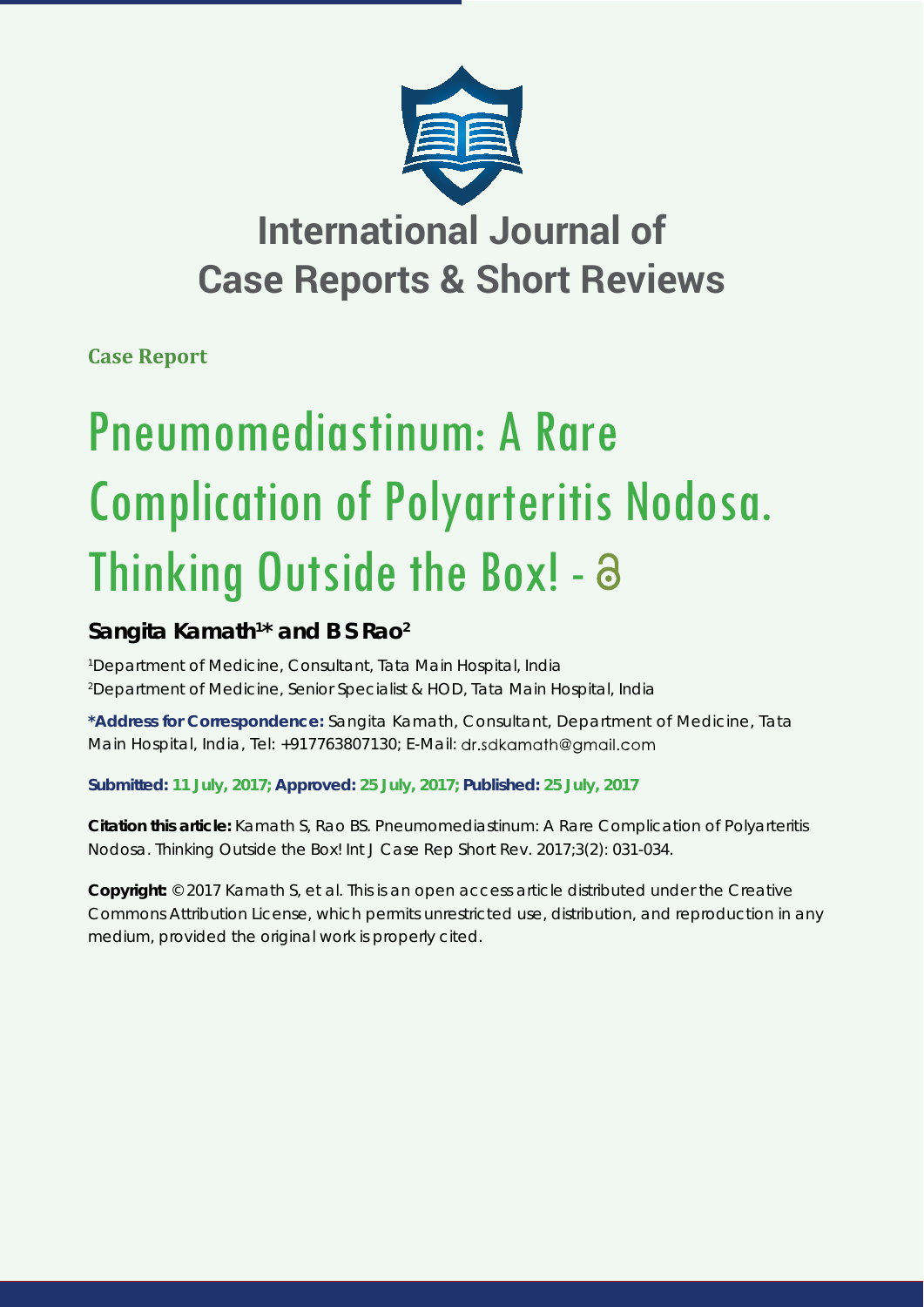#### **ABSTRACT**

We report here a rare case of a 60 year old female patient, a case of Polyarteritis Nodosa (PAN), who presented with complaints of severe retrosternal chest pain. Her ECG showed ST-T changes in lateral chest leads suggestive of ischemia. She was treated on the lines of Acute Coronary Syndrome (ACS). However, on re-evaluation, she was diagnosed to have pneumomediastinum on chest x ray and CT thorax. She improved on conservative management and her ECG changes reverted back to normal. Her coronary angiography was normal. This case highlights the rare complication of PAN, significance of diligent clinical examination and makes one aware of the ECG mimics of acute coronary syndrome.

**Keywords:** Chest Pain; Crepitus; Vasculitis; Angina

#### **INTRODUCTION**

Polyarteritis Nodosa (PAN) is a multisystem, inflammatory disease characterised by involvement of the skin, peripheral nerves, joints, gut and kidney. Lung involvement is rare. We report an interesting case of pneumomediastinum, an extremely rare complication of PAN while on treatment with misleading ECG changes of Acute Chest Syndrome (ACS) on presentation. Patient presented with anginal type of chest pain with typical ST-T changes in lateral chest leads suggestive of acute ischemia. However, laboratory studies and echocardiography demonstrated no evidence of myocardial injury, and the electrocardiographic abnormalities promptly resolved with resolution of the pneumomediastinum.

#### **CASE REPORT**

A 60 year old lady was admitted with sudden onset of severe, central chest pain radiating to the neck and back for 1 day. There was no history of trauma, cough, or vomiting. She did not have similar episode in the past. She did not have past history of angina or bronchial asthma. She was a diagnosed to have PAN one year back and was on oral prednisolone 20 mg and azathioprine 50 mg once a day. Clinical examination revealed dyspnoeic, afebrile, patient with mild pallor and no cyanosis, clubbing, lymphadenopathy or pedal edema. There were scars of healed ulcers over her finger tips and ankles. Her respiratory rate was 20/ min, pulse rate 120/ min, low volume, and blood pressure was 110/ 70 mm of Hg. Systemic examination did not reveal any abnormality except for few basal crepitations in both the infrascapular regions.

Her blood investigation revealed haemoglobin of 9.5 gm/ dl with microcytic, hypochromic RBCs. Rest of the parameters like total leucocyte count, liver function test, renal function tests and urine examination were within normal limits. Her C- reactive protein (CRP) was 3.4 mg/ dl while ESR (Westergren method) was 34 mm 1<sup>st</sup> hour. Electrocardiogram (ECG) on admission (Figure 1) showed ST depression in  $V_{3}$ - $V_{6}$  suggestive of anterior wall ischemia. A provisional diagnosis of Acute Coronary Syndrome (ACS) was made in view of the multiple risk factors and she was treated with dual antiplatelets (aspirin and clopidogrel), beta blockers, high dose of statins, heparin subcutaneously, morphine and oxygen. Her chest pain, however, persisted.

On day two, a swelling was noticed in the lower neck with crepitus on palpation suggestive of subcutaneous emphysema (Figure 2). She also complained of breathing difficulty. An urgent chest x ray was done (Figure 3) which revealed subcutaneous emphysema over lower neck, pneumomediastenum with clear lung fields without pneumothorax. Contrast Enhanced CT Scan (CECT) of thorax showed air density around trachea suggestive of pneumomediastinum (Figure 4). Lung parenchyma showed interstitial fibrosis with honey combing in basal

segments of lower zones bilaterally. Her Creatine Kinase-MB values of blood samples taken 6 hours apart were within normal limits and echocardiography did not show Regional Wall Motion (RWMA) abnormality.

Her treatment for ACS was immediately stopped. She was managed with supplemental high flow oxygen and analgesics. Her immunosuppressive therapy was continued. She made an uneventful recovery and was discharged after 10 days and is doing well at follow up. Her chest radiograph done 10 days later showed resolution of the pneumomediastenum with resolution of ECG changes to normal (Figure 5). Coronary Angiography (CAG) done subsequently was normal.

#### **DISCUSSION**

This report describes a rare case of Spontaneous Pneumomediastinum (SPM) with ECG abnormalities in a patient of PAN. It has also been reported in association with other connective tissue diseases such as Systemic Lupus Erythematosis (SLE), dermatomyositis and polymyositis. Pneumomediastinum is



**Figure 1:** ECG showing ST-T depression in V3-V6 suggestive of ischemia of anterior wall.



**Figure 2:** Swelling in the lower neck due to subcutaneous emphysema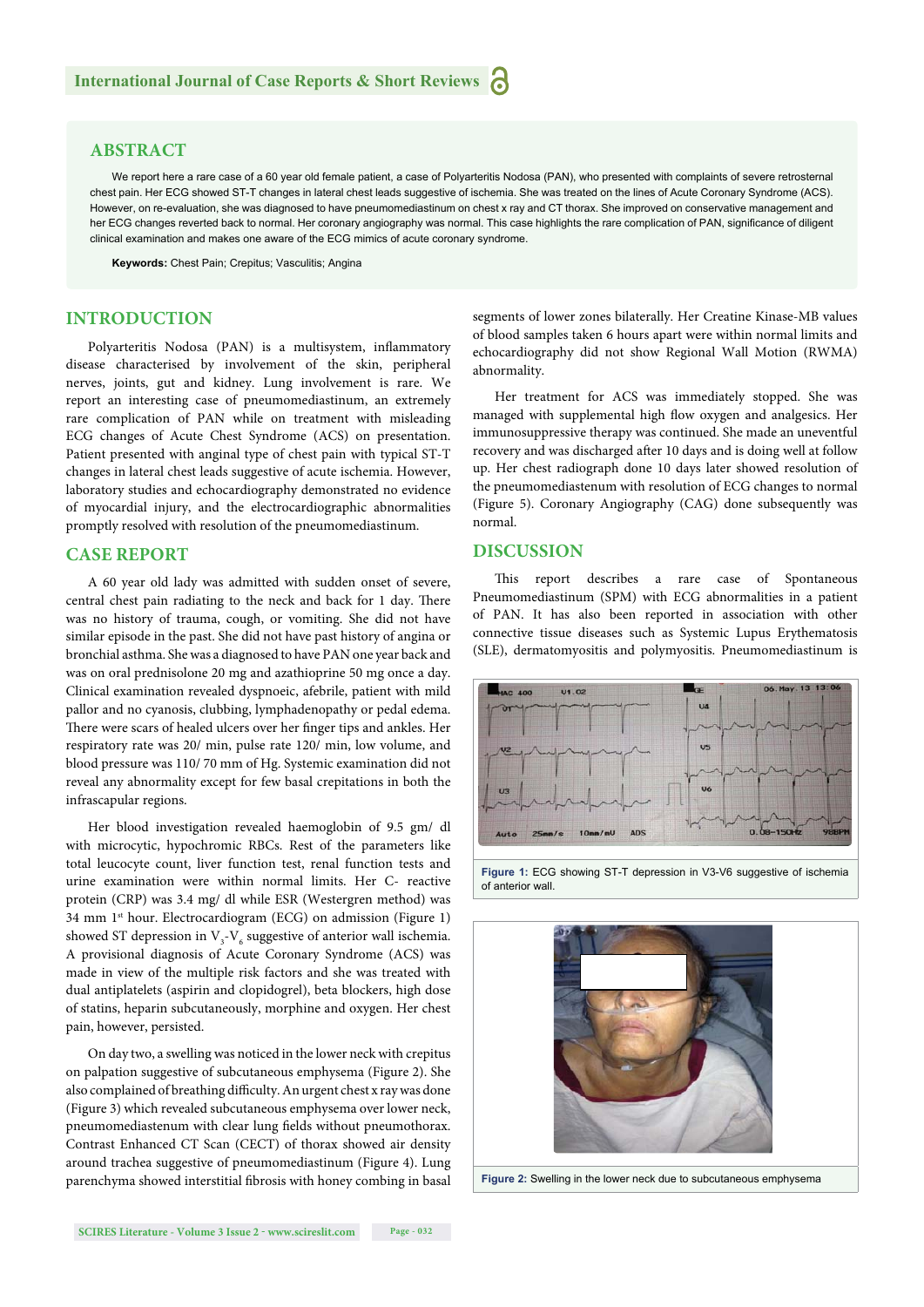

**Figure 3:** Chest x ray showing pneumomediastenum.



**Figure 4:** CECT Thorax showing air density around the trachea suggestive of pneumomediastinum.



characterized by free air in the mediastinum not preceded by thoracic trauma, surgery, or any other medical procedure [1]. It is caused by alveolar rupture or rupture of airways with subsequent air leakage dissecting along the bronchovascular sheaths towards the mediastinum (Macklin effect) [1,2]. It primarily affects young males, though our patient was an elderly female. It typically presents with sudden onset substernal chest pain, often radiating to the neck and arms, dyspnoea, a change in the voice and dry throat. Mediastenal crunch (Hamman's sign), fine auscultatory crepitations synchronous with heart beat may be heard along the left sternal border [2] and may be associated with subcutaneous emphysema. Conventional chest x ray and CT thorax are diagnostic. This condition should be distinguished from other pathologies such as acute coronary syndrome, aortic dissection, pulmonary embolism, pneumopericardium and esophageal rupture. It is usually self-limiting. Management includes avoidance of exacerbative factors and close observation with supportive treatment [2].

Pneumomediastinum has been associated with a variety of ECG findings (in 25% of the patients), including tachycardia, electrical alternans, T-wave inversion, loss of R-wave progression in anterior leads, low voltage QRS and even STEMI [3]. More commonly reported ECG changes are T-wave inversions and loss of R-wave progression in the anterior leads. Our patient's ECG, however, showed diffuse ST segment depression in the chest leads suggestive of unstable angina. Proposed mechanisms for these changes include the insulating effects of air, alterations in the pendular motion of the heart and rotation of the heart [4].

PAN is a systemic necrotizing vasculitis involving medium and small muscular arteries. It commonly affects the skin, peripheral nerves, joints, gut and kidney. Coronary artery involvement due to coronary arteritis can cause thrombosis, dissections, stenosis and possible myocardial infarction. It was documented by Mavrogeni S, et al. [5] in 50% of patients with PAN. In our patient, however, there was no involvement of the coronaries, as CAG was entirely normal and the ECG changes were entirely due to the pneumomediastenum.

Pulmonary involvement in PAN is strikingly rare. In a study of a series of 111 proven cases of PAN done by Rose GA, lung involvement was found in about one-third cases in form of interstitial pneumonia, Diffuse Alveolar Damage (DAD) and bronchial arteritis [6]. Also in another study of lung involvement in PAN by MCDT and MRI by Ivkovic A, et al. in 181 patients, 37 patients had interstitial fibrosis with honey combing. A few patients had organizing DAD. Pulmonary circulation was spared. An extensive literature search revealed a retrospective study by Zhang, et al. [7] on the survival analysis and study of risk factors for mortality in Connective Tissue Disease (CTD) associated- pneumomediastenum. Of the 28 patients admitted over a 5 year period, 21 had dermatomyositis; two had polymyositis; three, SLE; one, PAN; and one had undifferentiated CTD. However, details of that case of PAN could not be traced. Also there are no documented case reports of pneumomediastinum in PAN. Pneumomediastinum has been linked to dermatomyocytis more frequently than it has been to any other autoimmune disease [8].

The mechanism of pneumomediastenum in PAN is not very clear. Various hypotheses have been proposed to explain the development of pneumomediastinum in connective tissue disorders. Association with cutaneous vasculitic ulcers has led to the hypothesis that involvement of small vessels due to vasculitis may result in ischemic necrosis of the bronchial wall resulting in air leak. Association of pneumomediastinum with ILD as the pre-existing disease has led to the suggestion of increased alveolar pressures in already diseased lungs causing rupture of previously existing sub pleural cysts or bullae [9]. However, our patient did not show any bullae on CT thorax. High dose corticosteroid use also has been implicated as it might lead to the weakening of the alveolar walls with subsequent rupture and air leak. Though our patient did not have the conventional risk factors such as instrumentation and cough, she had scars of cutaneous vasculitic ulcers with interstitial lung disease, was been treated with immunosuppressive therapy (steroids and azathioprine) and thus, was predisposed to develop pneumomediastinum. Our case illustrates a rare but potentially fatal complication of PAN, which fortunately had a favorable outcome.

To our knowledge, this is the first case of pneumomediastenum in patient with PAN with ECG changes mimicking ACS. Due to the overlap in their clinical features, and ECG findings but varying treatment modalities of both conditions, it is prudent to keep both the possibilities in mind, especially when patient does not respond to the treatment.